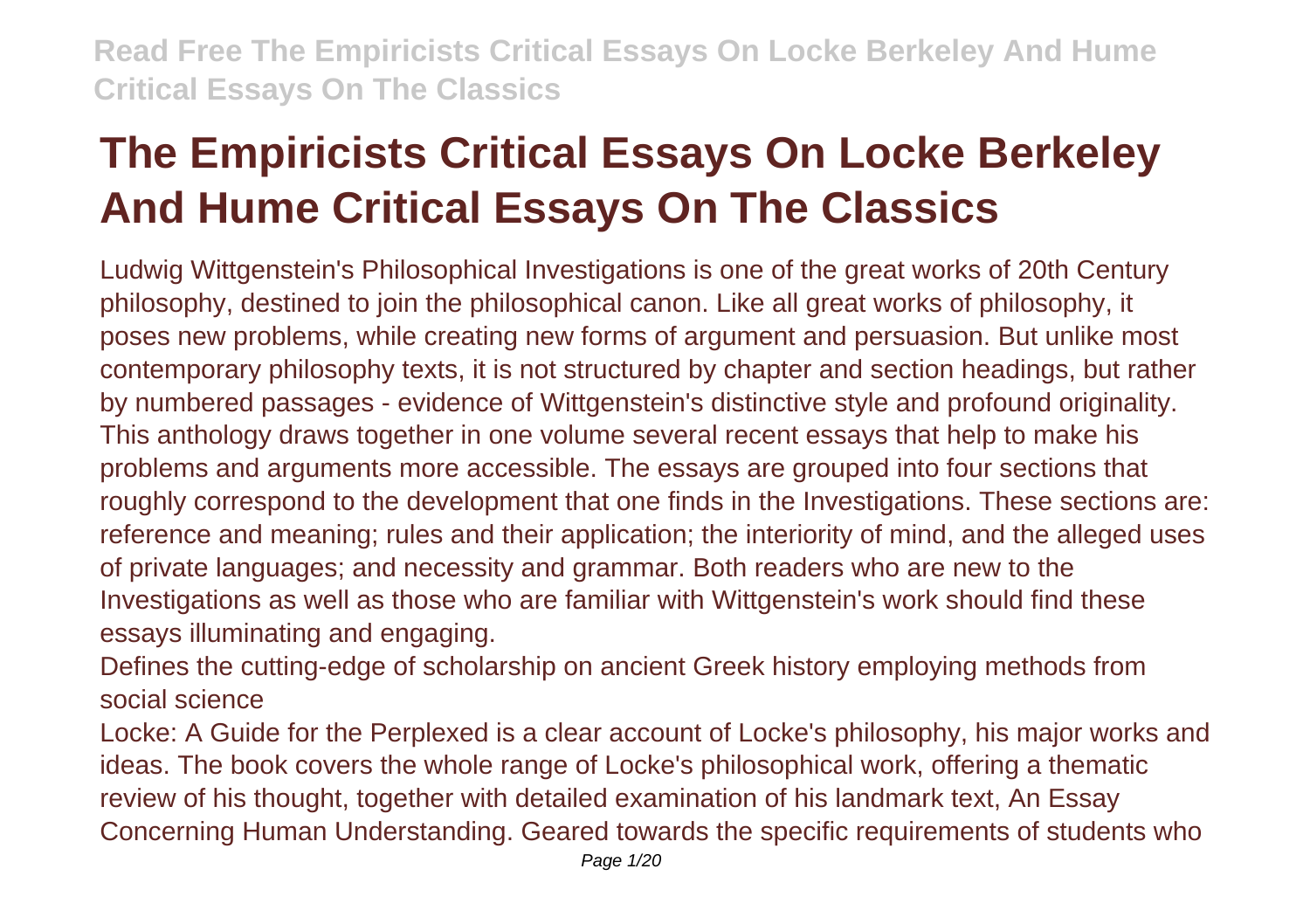need to reach a sound understanding of Locke's thought, the book provides a cogent and reliable survey of his life, political context and philosophical influences, and clearly and concisely reviews the competing interpretations of the Essay. This is the ideal companion to the study of this most influential and challenging of philosophers. David Hume (1711-1776), philosopher, historian, and essayist, is widely considered to be Britain's greatest philosopher.One of the leading intellectual figures of the Scottish Enlightenment, his major works and central ideas, especially his radical empiricism and his critique of the pretensions of philosophical rationalism, remain hugely influential on contemporary philosophers. This comprehensive and accessible guide to Hume's life and work includes 21 specially commissioned essays, written by a team of leading experts, covering every aspect of Hume's thought. The Companion presents details of Hume's life, historical and philosophical context, a comprehensive overview of all the key themes and topics apparent in his work, including his accounts of causal reasoning, scepticism, the soul and the self, action, reason, free will, miracles, natural religion, politics, human nature, women, economics and history, and an account of his reception and enduring influence. This is an essential reference tool for anyone working in the fields of Hume Studies and Eighteenth-Century Philosophy. This volume brings together for the first time some of the most helpful and insightful essays on the four most influential and discussed philosophers in the history of existentialism: Kierkegaard, Nietzsche, Heidegger, and Sartre. The contributors write on such topics as Kierkegaard's knight of faith and his diagnosis of the 'present age;' Nietzsche's view of morality and self-creation; Heidegger's accounts of worldhood and authenticity; and Sartre's ontology, ethics, and conception of the cogito. The essays have been selected for their higher level of Page 2/20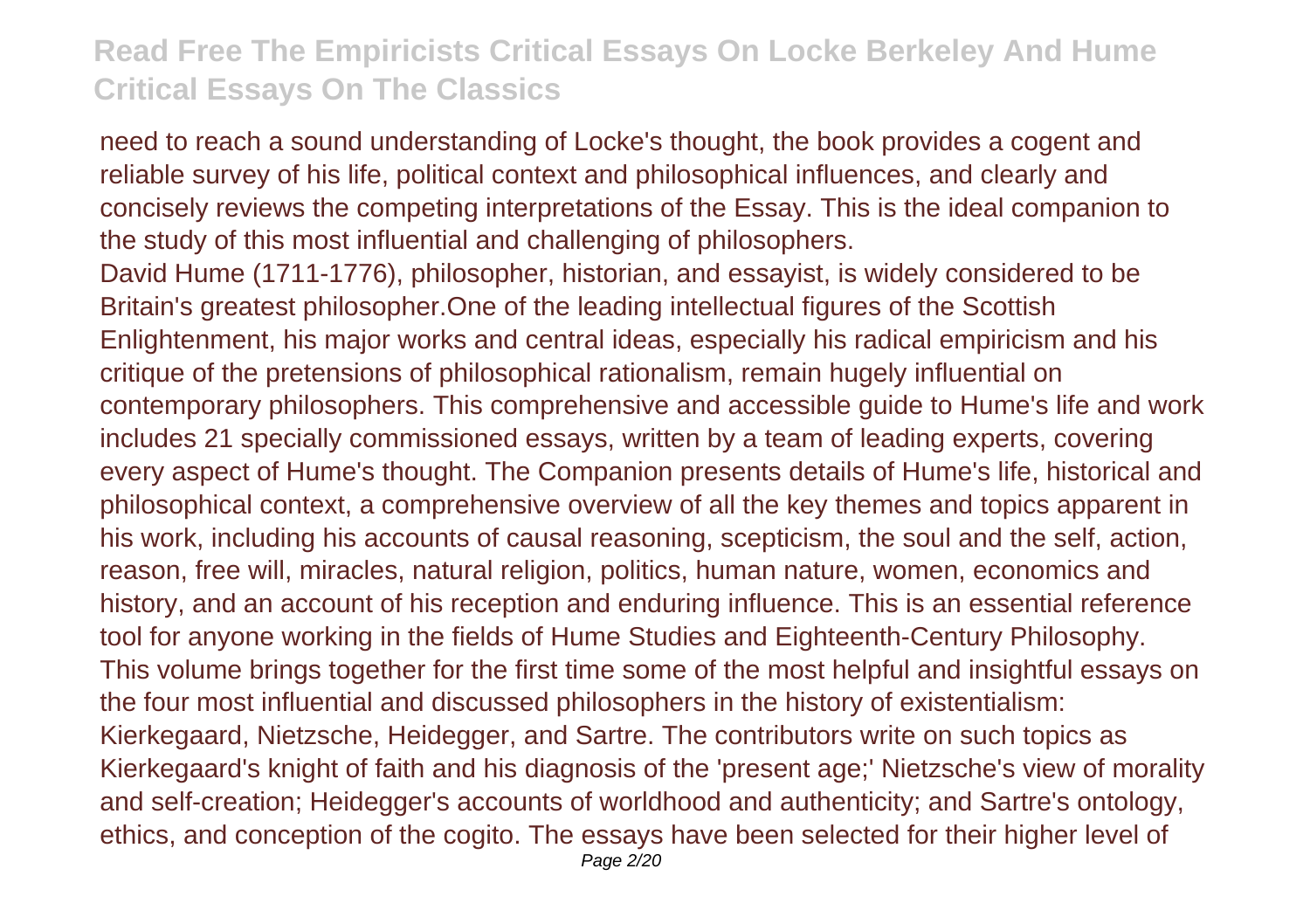scholarship and for their ability to illuminate various aspects of their subject's work. The volume is enhanced by the editor's introduction and extensive bibliography to aid further study. This book brings together thirteen articles on the most discussed thinkers in the rationalist movement: Descartes, Spinoza, Leibniz, and Malebranche. These articles address the topics in metaphysics and epistemology that figure most prominently in contemporary work on these philosophers. The articles have all been produced since 1980, and their authors are among the most respected in the field.

A unifying theme of Loeb's work is epistemological - that Descartes and Hume advance theories of knowledge that rely on a substantial 'naturalistic' component, adopting one or another member of a cluster of psychological properties of beliefs as the goal of inquiry and the standard for assessing belief-forming mechanisms. Thus Loeb shows a surprising affinity between the epistemologies of the two figures -- surprising because they are often thought of as polar opposites in this respect. Descartes and Hume are unique in that their philosophical texts are accessible beyond just a narrow audience in the history of philosophy; their ideas continue to be a vital part of the field at large. This volume will thus appeal to advanced students and scholars not just in the history of early modern philosophy but in epistemology and other core areas of the discipline.

The articles collected in this critical edition represent a variety of interpretations both of the kind of feminism Mill represents and of the specific arguments he offers in The Subjection of Women including their lexical ordering and relative merit. Each selection is preceded by a brief and useful summary of the author's position intended to assist introductory students. Thomas Aquinas authored many works, but his greatest achievement is Page 3/20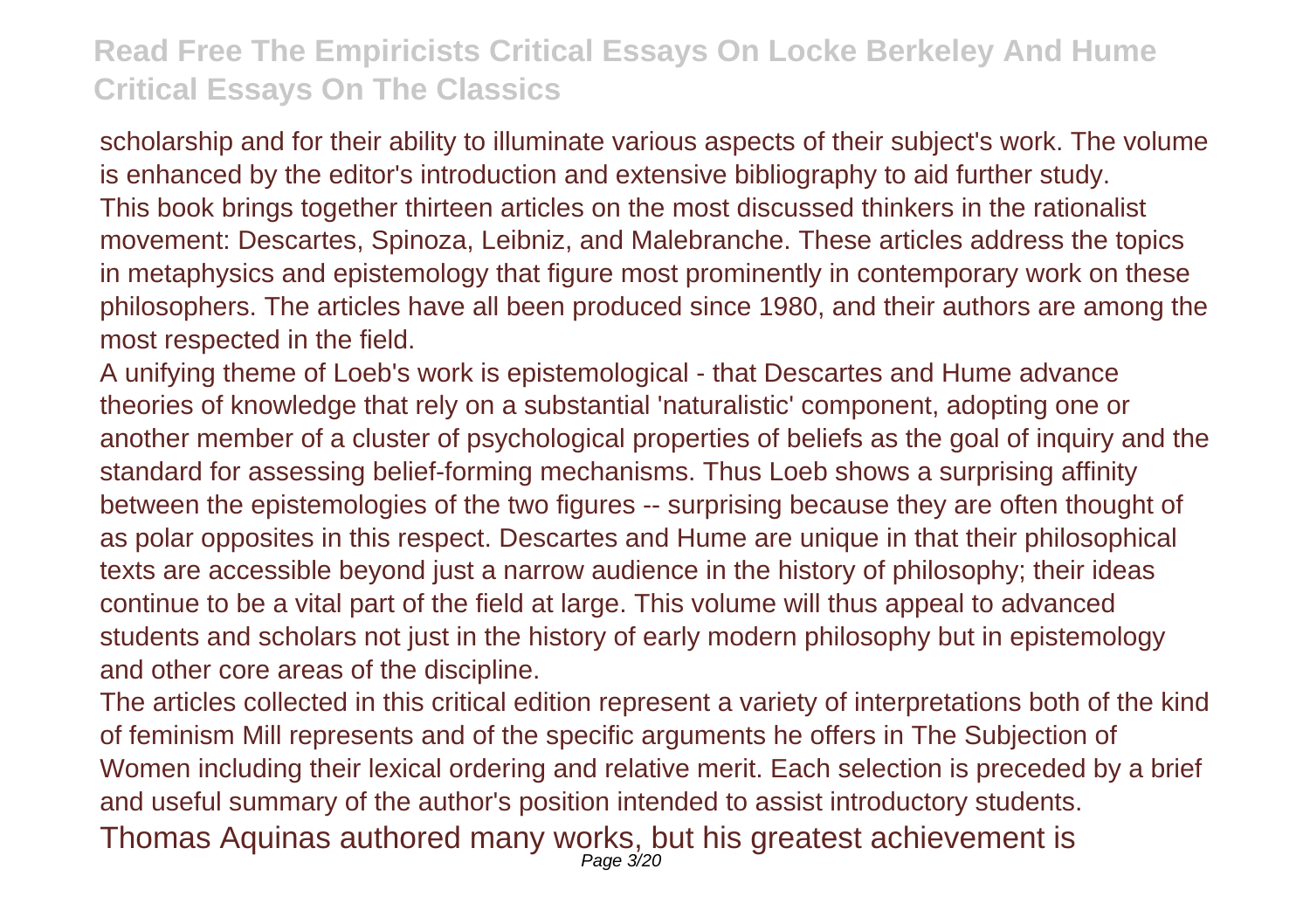undoubtedly the Summa Theologiae, which presents his most mature thinking and the best introduction to his philosophical and theological ideas. Distinguishing itself from other secondary works on Aquinas, this volume focuses solely on the Summa, with essays by some of the best Aquinas scholars of the last half-decade. It offers a solid introduction to one of the landmarks of Western thinking. -- Back cover.

This reader introduces students of philosophy and politics to the contemporary critical literature on the classical social contract theorists: Thomas Hobbes (1599-1697), John Locke (1632-1704), and Jean-Jacques Rousseau (1712-1778). Twelve thoughtfully selected essays guide students through the texts, familiarizing them with key elements of the theory, while at the same time introducing them to current scholarly controversies. A bibliography of additional work is provided. The classical social contract theorists represent one of the two or three most important modern traditions in political thought. Their ideas dominated political debates in Europe and North America in the 17th and 18th centuries, influencing political thinkers, statesmen, constitution makers, revolutionaries, and other political actors alike. Debates during the French Revolution and the early history of the American Republic were often conducted in the language of Hobbes, Locke, and Rousseau. Later political philosophy can Page 4/20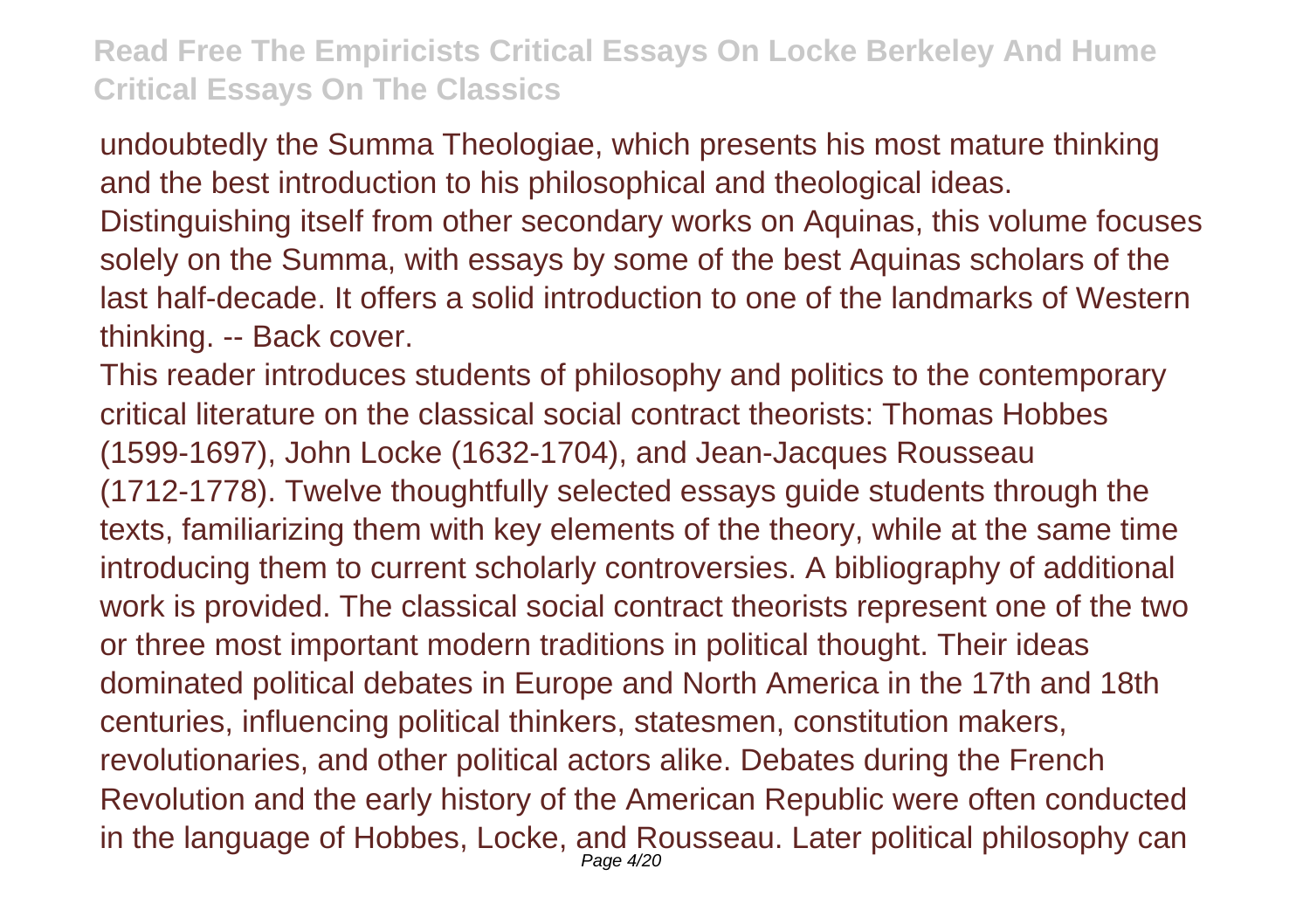only be understood against this backdrop. And the contemporary revival of contractarian moral and political thought, represented by John Rawls' A Theory of Justice (1971) or David GauthierOs Morals by Agreement (1986), needs to be appreciated in the history of this tradition.

Graciela De Pierris presents a novel interpretation of the relationship between skepticism and naturalism in Hume's epistemology, and a new appraisal of Hume's place within early modern thought. Whereas a dominant trend in recent Hume scholarship maintains that there are no skeptical arguments concerning causation and induction in Book I, Part III of the Treatise, Graciela De Pierris presents a detailed reading of the skeptical argument she finds there and how this argument initiates a train of skeptical reasoning that begins in Part III and culminates in Part IV. This reasoning is framed by Hume's version of the modern theory of ideas developed by Descartes and Locke. The skeptical implications of this theory, however, do not arise, as in traditional interpretations of Hume's skepticism, from the 'veil of perception.' They arise from Hume's elaboration of a presentational-phenomenological model of ultimate evidence, according to which there is always a justificatory gap between what is or has been immediately presented to the mind and any ideas that go beyond it. This happens, paradigmatically, in the causal-inductive inference, and, as De Pierris argues, in Page 5/20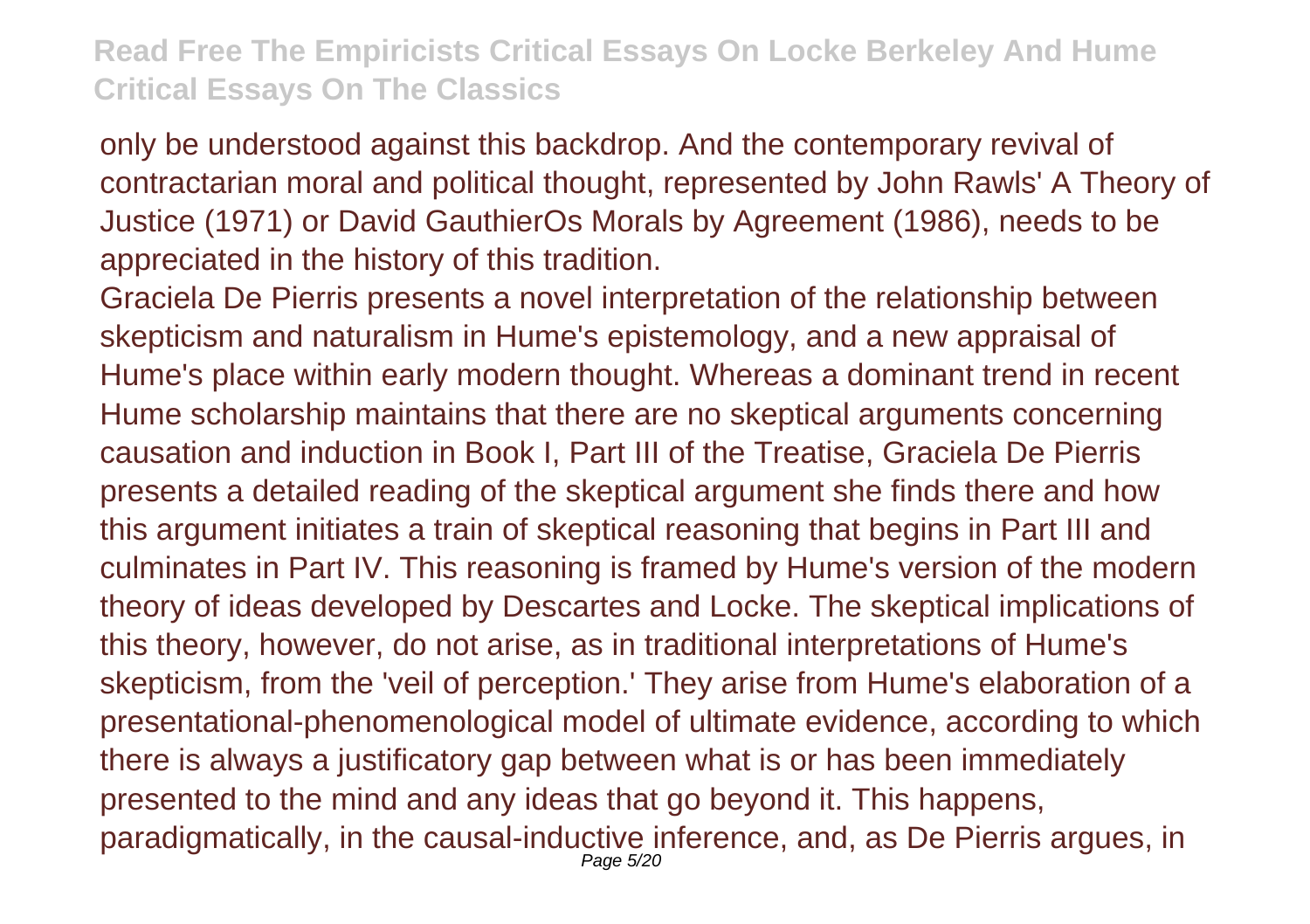demonstrative inference as well. Yet, in spite of his firm commitment to radical skepticism, Hume also accepts the naturalistic standpoint of science and common life, and he does so, on the novel interpretation presented here, because of an equally firm commitment to Newtonian science in general and the Newtonian inductive method in particular. Hume defends the Newtonian method (against the mechanical philosophy) while simultaneously rejecting all attempts (including those of the Newtonians) to find a place for the supernatural within our understanding of nature.

Eighteenth-century philosophy owes much to the early novel. Using the figure of the romance reader this book tells a new story of eighteenth-century reading. The impressionable mind and mutable identity of the romance reader haunt eighteenth-century definitions of the self, and the seductions of fiction insist on making an appearance in philosophy.

An Essay Concerning Human Understanding is a work by by John Locke concerning the foundation of human knowledge and understanding. It first appeared in 1689 with the printed title An Essay Concerning Humane Understanding. He describes the mind at birth as a blank slate filled later through experience. The essay was one of the principal sources of empiricism in modern philosophy, and influenced many enlightenment philosophers, such as David Page 6/20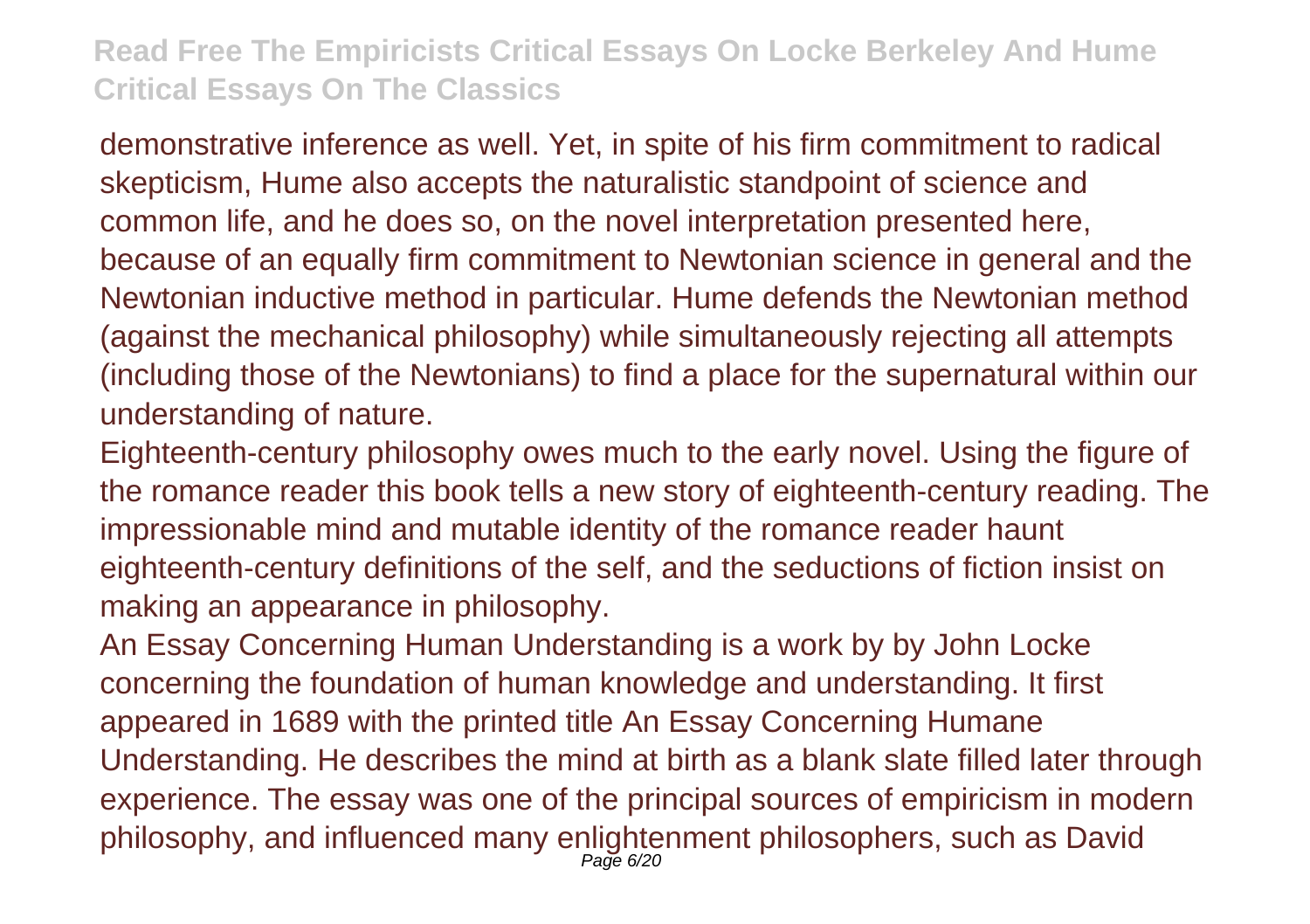### Hume and George Berkeley.

The rise and fall of British Empiricism is philosophy's most dramatic example of pushing premises to their logical--and fatal--conclusions. Born in 1690 with the appearance of Locke's Essay, Empiricism flourished as the reigning school until 1739 when Hume's Treatise strangled it with its own cinctures after a period of Berkeley's optimistic idealism. The Empiricists collects the key writings on this important philosophy, perfect for those interested in learning about this movement with just one book.

"Churchland and Hooker have collected ten papers by prominent philosophers of science which challenge van Fraassen's thesis from a variety of realist perspectives. Together with van Fraassen's extensive reply . . . these articles provide a comprehensive picture of the current debate in philosophy of science between realists and anti-realists."—Jeffrey Bub and David MacCallum,

Foundations of Physics Letters

Includes twelve of the most important modern critical discussions of the Critique of the Power of Judgment, written by the leading Kant scholars and aestheticians of the twentieth century.

Empiricism favors the visual over the verbal, the literal over the rhetorical, the static over the temporal: This is the standard charge leveled by literary theorists and writers. It is, Jules David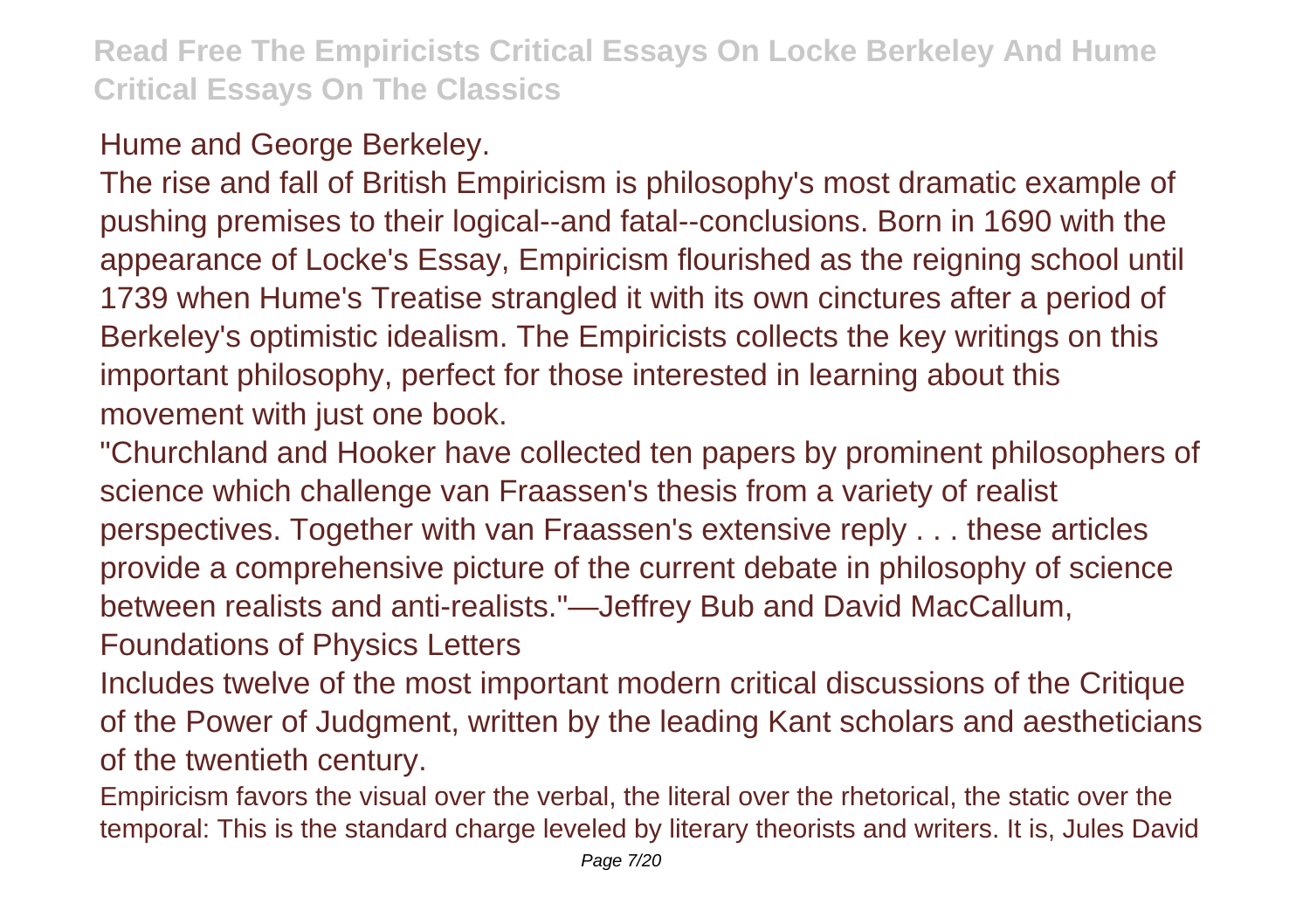Law demonstrates, remarkably misguided. His ambitious and challenging book explores the interplay of language and visual perception at the heart of empiricism. A re-evaluation of the British empiricist tradition from the perspective of contemporary literary theory, it also offers a sustained challenge to theory itself. In failing to grasp the issues confronting early empiricist writers or to be fully aware of their rhetorical strategies, Law says, theory has defined itself needlessly in opposition to empiricism. In Law's view, the empiricist tradition extends beyond strictly philosophical texts. Beginning with the classical empiricism of Locke, he traces an intellectual path through the works of thinkers such as Berkeley, Burke, Hazlitt, Ruskin, and I. A. Richards, resituating several "romantic" writers along the way. His analyses of these texts reveal the persistent presence of certain metaphors - surface, depth, and reflection - which are central not only to philosophy, but to art criticism and literary criticism as well. Inseparable from accounts of visual experience and yet preoccupied with language at the same time, empiricism appears here in surprisingly complex relation to literary theory. An illuminating look at the language of reflection and perception in its empirical and critical guises, The Rhetoric of Empiricism will interest readers in the fields of literary history and theory, philosophy, aesthetics, and eighteenth- and nineteenth-century studies.

This is the first comprehensive volume in English on Cassirer's philosophy for over seventy years. Eleven leading Cassirer scholars address all of the key aspects of Cassirer's multifaceted thought and situate them in the wider context of his philosophy of culture. Their essays demonstrate the depth and richness of a philosophical enterprise that still awaits recognition as one of the most original contributions to twentieth-century philosophy. Interpreting Cassirer will prove invaluable not only for Cassirer scholars and researchers of early twentieth-century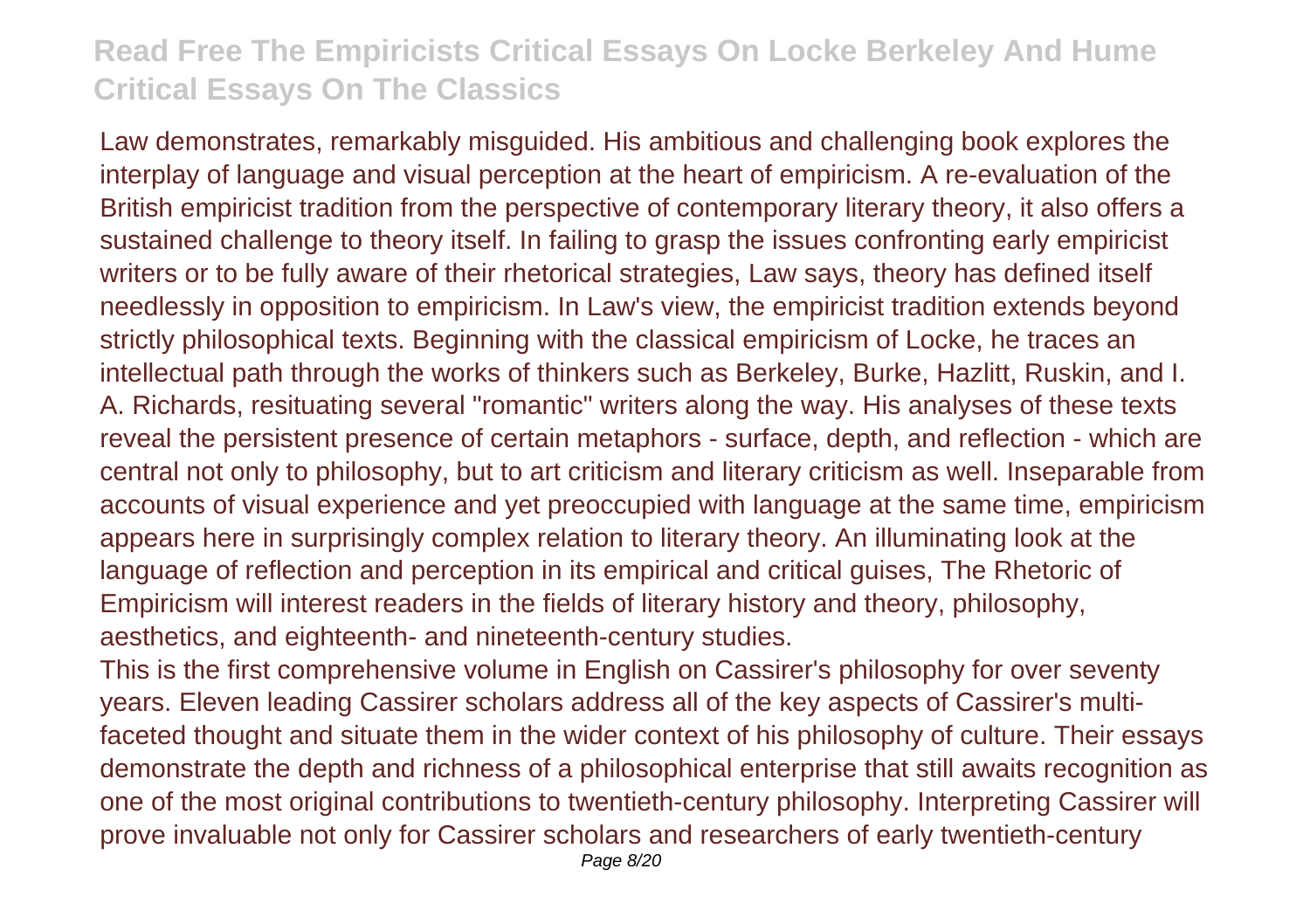philosophy, but also for scholars of the philosophy of culture, language, science, art, history, and mind.

Aristotle's Politics is widely recognized as one of the classics of the history of political philosophy, and like every other such masterpiece, it is a work about which there is deep division. Many readers of Aristotle are uncertain whether his Politics has any contribution to make to contemporary debates about political life and political theory. The essays in this volume aim to address, implicitly or explicitly, this very question about the relevance of Arisotle's thinking in contemporary political philosophy. Written by leading scholars in lucid and accessible style, the nine essays in this volume will be a critical resource for newcomers to Aristotle.

In "Plato's Sun," Andrew Lawless takes on the challenge of creating an introductory text for philosophy, arguing that such a work has to take into account of the strangeness of the field and divulge it, rather than suppress it beneath traditional certainties and authoritative pronouncements.

Heidegger's Being and Time: Critical Essays provides a variety of recent studies of Heidegger's most important work. Twelve prominent scholars, representing diverse nationalities, generations, and interpretive approaches deal with general methodological and ontological questions, particular issues in Heidegger's text, and the relation between Being and Time and Heidegger's later thought. All of the essays presented in this volume were never before available in an English-language anthology. Two of the essays have never before been published in any language (Dreyfus and Guignon); three of the essays have never been published in English before (Grondin, Kisiel, and Thomä), and two of the essays provide Page 9/20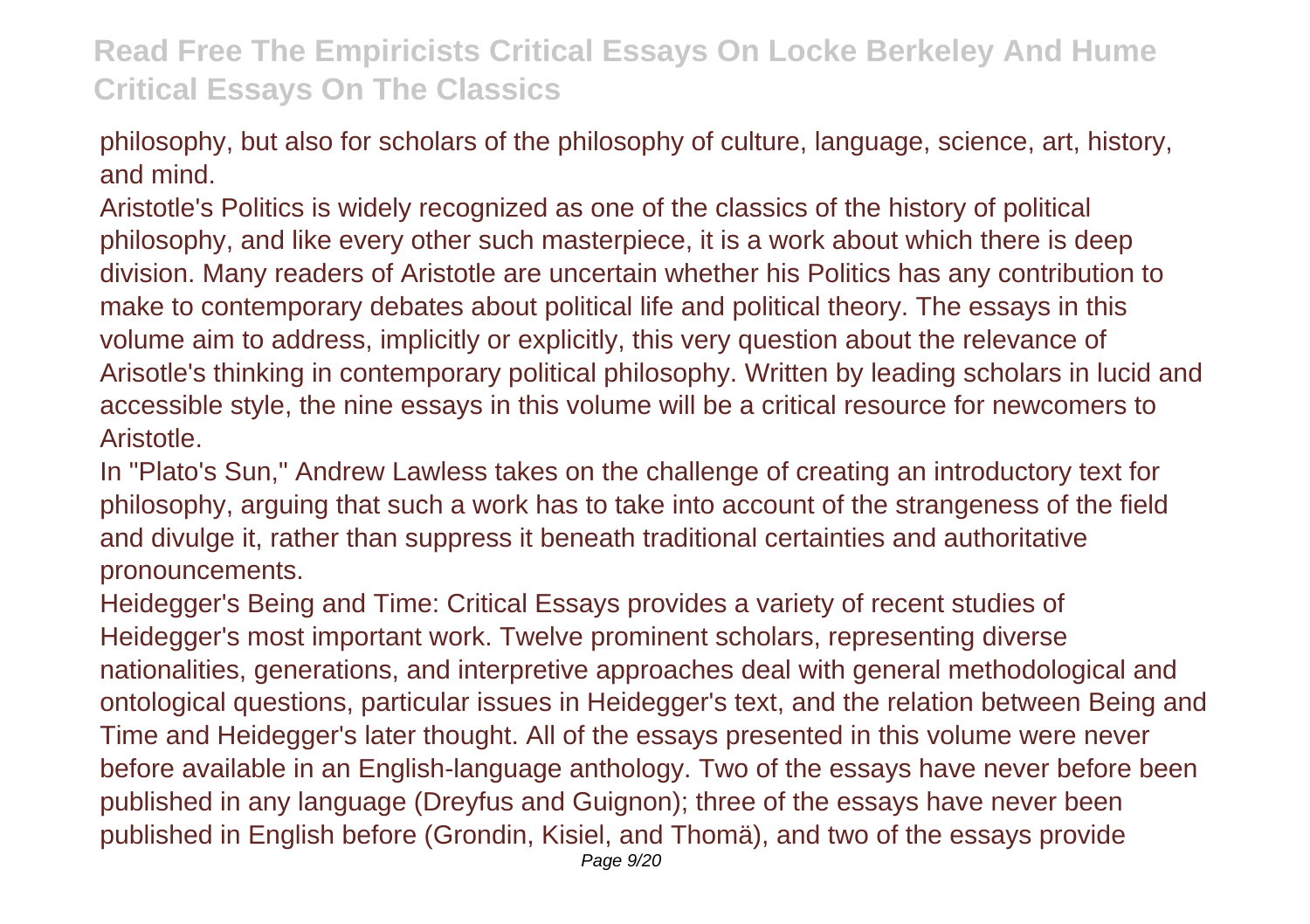previews of works in progress by major scholars (Dreyfus and Kisiel).

This Companion evaluates Hume's philosophical arguments in A Treatise of Human Nature and considers their historical context, particularly within British empiricism.

The Empiricists represent the central tradition in British philosophy as well as some of the most important and influential thinkers in human history. Their ideas paved the way for modern thought from politics to science, ethics to religion. The British Empiricists is a wonderfully clear and concise introduction to the lives, careers and views of Hobbes, Locke, Berkeley, Hume, Mill, Russell, and Ayer. Stephen Priest examines each philosopher and their views on a wide range of topics including mind and matter, ethics and emotions, freedom and the physical world, language, truth and logic. The book is usefully arranged so that it can be read by thinker or by topic, or as a history of key philosophical problems and equips the reader to: recognize and practice philosophical thinking understand the methods of solving philosophical problems used by the British Empiricists appreciate the role of empiricism in the history of Western philosophy. For any student new to philosophy, Western philosophy or the British Empiricists, this masterly survey offers an accessible engaging introduction.

This collection of essays on themes in the work of John Locke (1632-1704), George Berkeley (1685-1753), and David Hume (1711-1776), provides a deepened understanding of major issues raised in the Empiricist tradition. In exploring their shared belief in the experiential nature of mental constructs, The Empiricists illuminates the different methodologies of these great Enlightenment philosophers and introduces students to important metaphysical and epistemological issues including the theory of ideas, personal identity, and skepticism. It will be especially useful in courses devoted to the history of modern philosophy. Visit our website for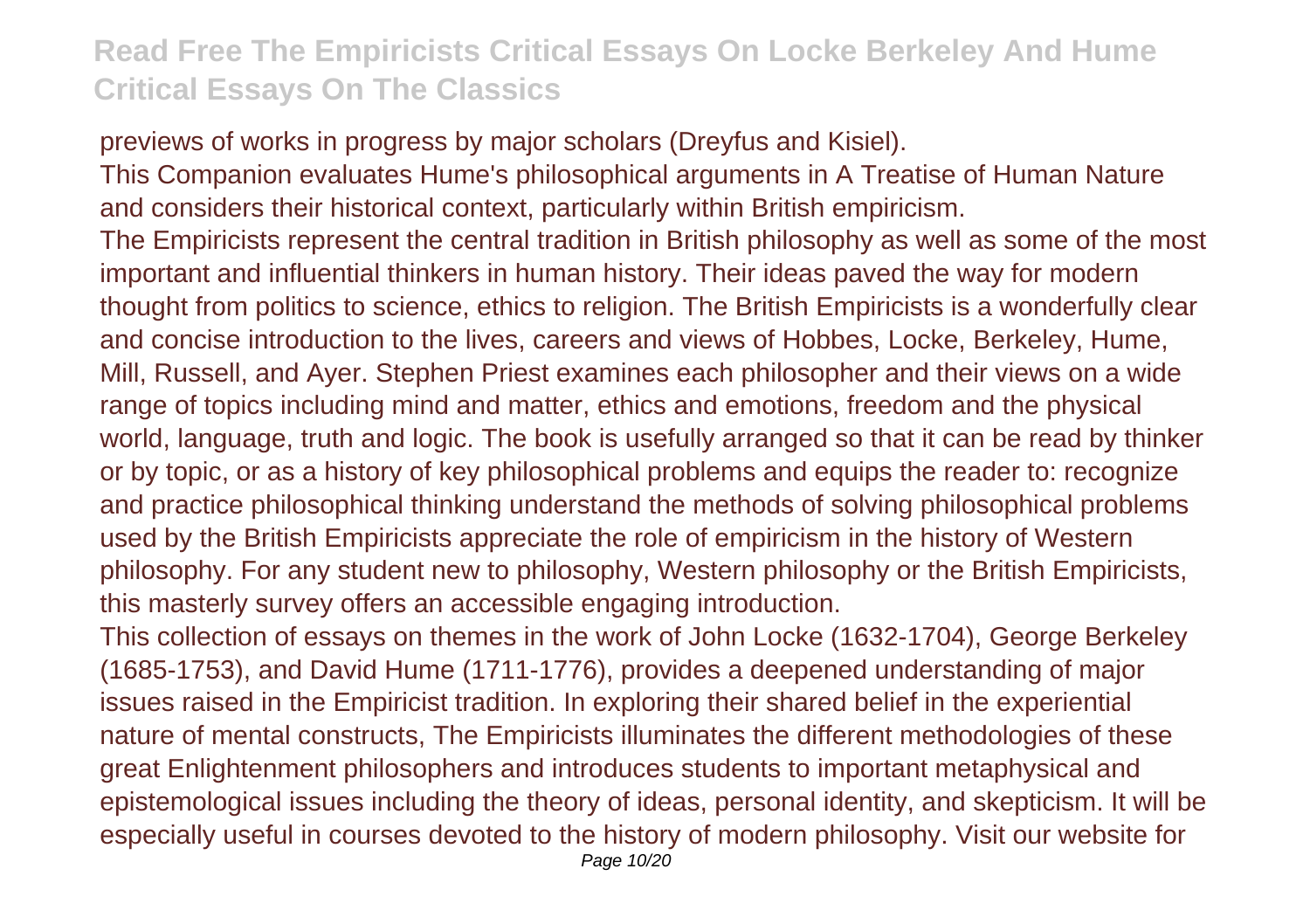#### sample chapters!

Philosophy for Everyone begins by explaining what philosophy is before exploring the questions and issues at the foundation of this important subject. Key topics in this new edition and their areas of focus include: Moral philosophy – the nature of our moral judgments and reactions, whether they aim at some objective moral truth, or are mere personal or cultural preferences; and the possibility of moral responsibility given the sorts of things that cause behavior; Political philosophy – fundamental questions about the nature of states and their relationship to the citizens within those states Epistemology – what our knowledge of the world and ourselves consists in, and how we come to have it; and whether we should form beliefs by trusting what other people tell us; Philosophy of mind – what it means for something to have a mind, and how minds should be understood and explained; Philosophy of science – foundational conceptual issues in scientific research and practice, such as whether scientific theories are true; and Metaphysics - fundamental questions about the nature of reality, such as whether we have free will, or whether time travel is possible. This book is designed to be used in conjunction with the free 'Introduction to Philosophy' MOOC (massive open online course) created by the University of Edinburgh's Eidyn research centre, and hosted by the Coursera platform (www.coursera.org/course/introphil).This book is also highly recommended for anyone looking for a short overview of this fascinating discipline. The ethics of Aristotle (384-322 B.C.), and virtue ethics in general, have seen a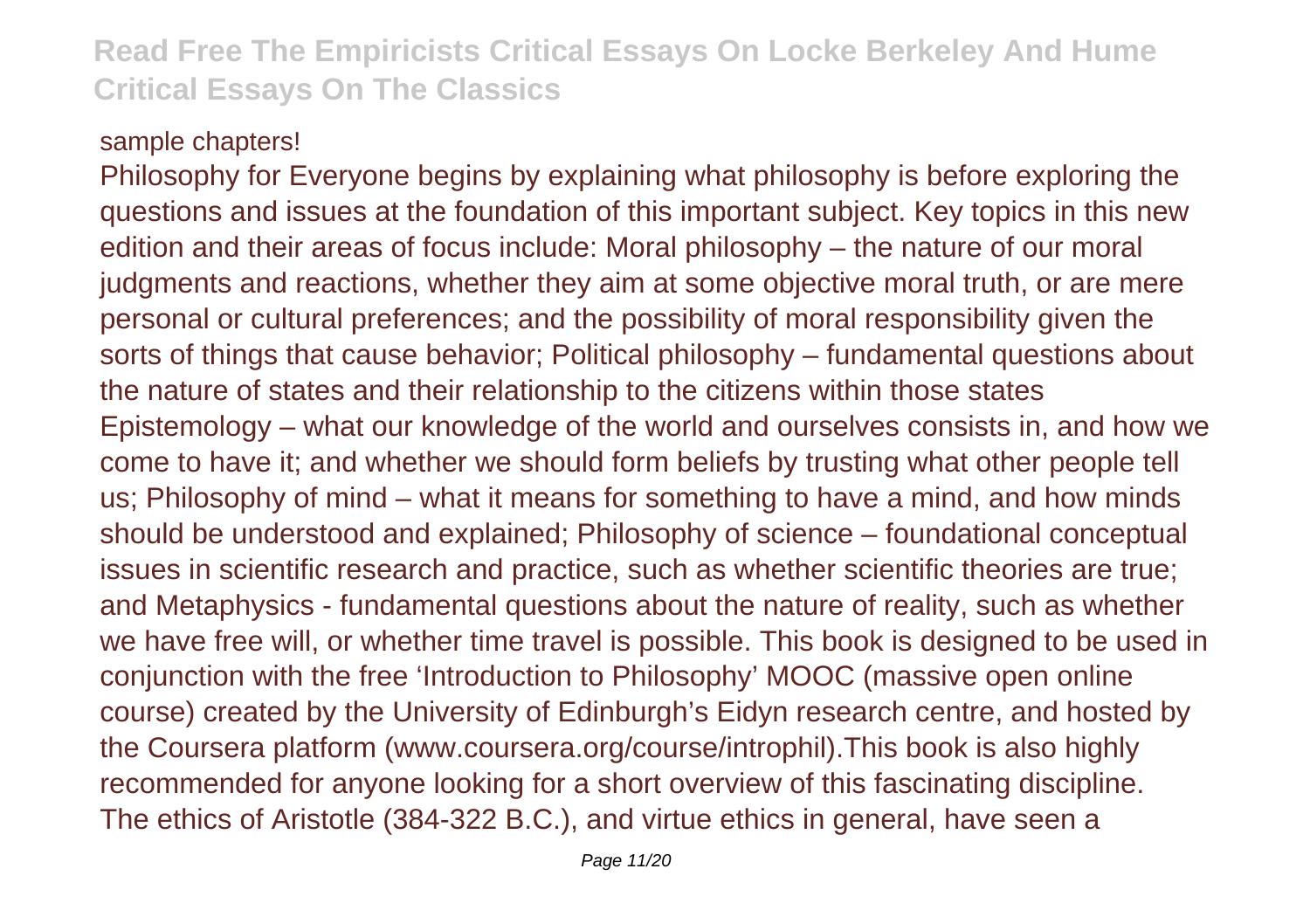resurgence of interest over the past few decades. No longer do utilitarianism and Kantian ethics on their own dominate the moral landscape. In addition, Aristotelian themes fill out that landscape, with such issues as the importance of friendship and emotions in a good life, the role of moral perception in wise choice, the nature of happiness and its constitution, moral education and habituation, finding a stable home in contemporary moral debate. The essays in this volume represent the best of that debate. Taken together, they provide a close analysis of central arguments in Aristotle's Nicomachean Ethics. But they do more than that. Each shows the enduring interest of the questions Aristotle himself subtly and complexly raises in the context of his own contemporary discussions.

Plato's Euthyrphro, Apology, and Crito portray Socrates' words and deeds during his trial for disbelieving in the Gods of Athens and corrupting the Athenian youth, and constitute a defense of the man Socrates and of his way of life, the philosophic life. The twelve essays in the volume, written by leading classical philosophers, investigate various aspects of these works of Plato, including the significance of Plato's characters, Socrates's revolutionary religious ideas, and the relationship between historical events and Plato's texts. Readers will find their appreciation of Plato's works greatly enriched by these essays.

Are humans unique in having self-reflective consciousness? Or can precursors to this central form of human consciousness be found in non-human species? The Missing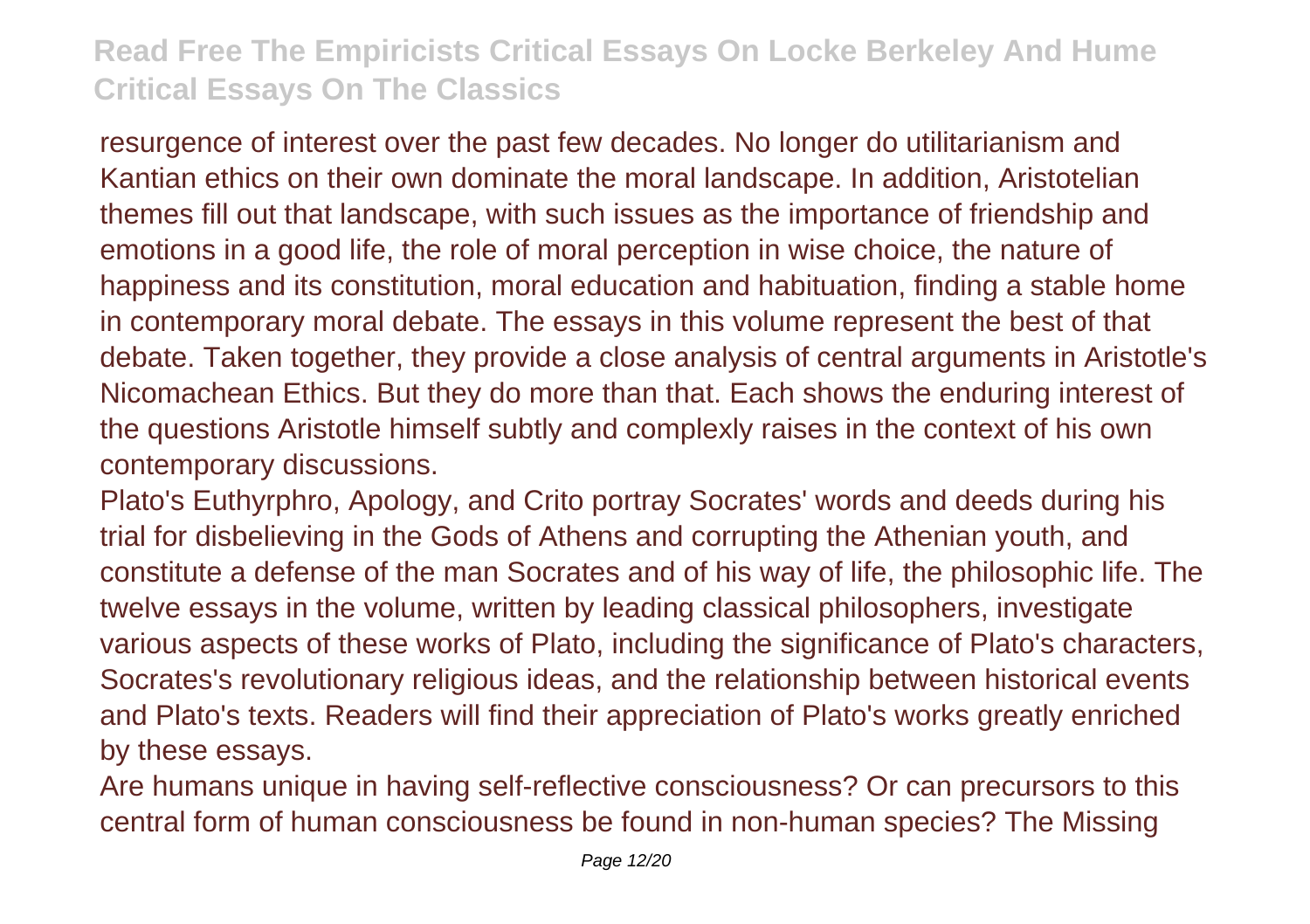Link in Cognition brings together a diverse group of researchers who have been investigating this question from a variety of perspectives, including the extent to which non-human primates, and, indeed, young children, have consciousness, a sense of self, thought process, metacognitions, and representations. Some of the participants--Kitcher, Higgins, Nelson, and Tulving--argue that these types of cognitive abilities are uniquely human, whereas others--Call, Hampton, Kinsbourne, Menzel, Metcalfe, Schwartz, Smith, and Terrace--are convinced that at least the precursors to self-reflective consciousness exist in non-human primates. Their debate focuses primarily on the underpinnings of consciousness. Some of the participants believe that consciousness depends on representational thought and on the mental manipulation of such representations. Is representational thought enough to ensure consciousness, or does one need more? If one needs more, exactly what is needed? Is reflection upon the representations, that is, metacognition, the link? Does a realization of the contingencies, that is, "knowing that," in Gilbert Ryle's terminology, ensure that a person or an animal is conscious? Is true episodic memory needed for consciousness, and if so, do any animals have it? Is it possible to have episodic memory or, indeed, any self-reflective processing, without language? Other participants believe that consciousness is inextricably intertwined with a sense of self or self-awareness. From where does this sense of self or self-awareness arise? Some of the participants believe that it develops only through the use of language and the narrative form. If it does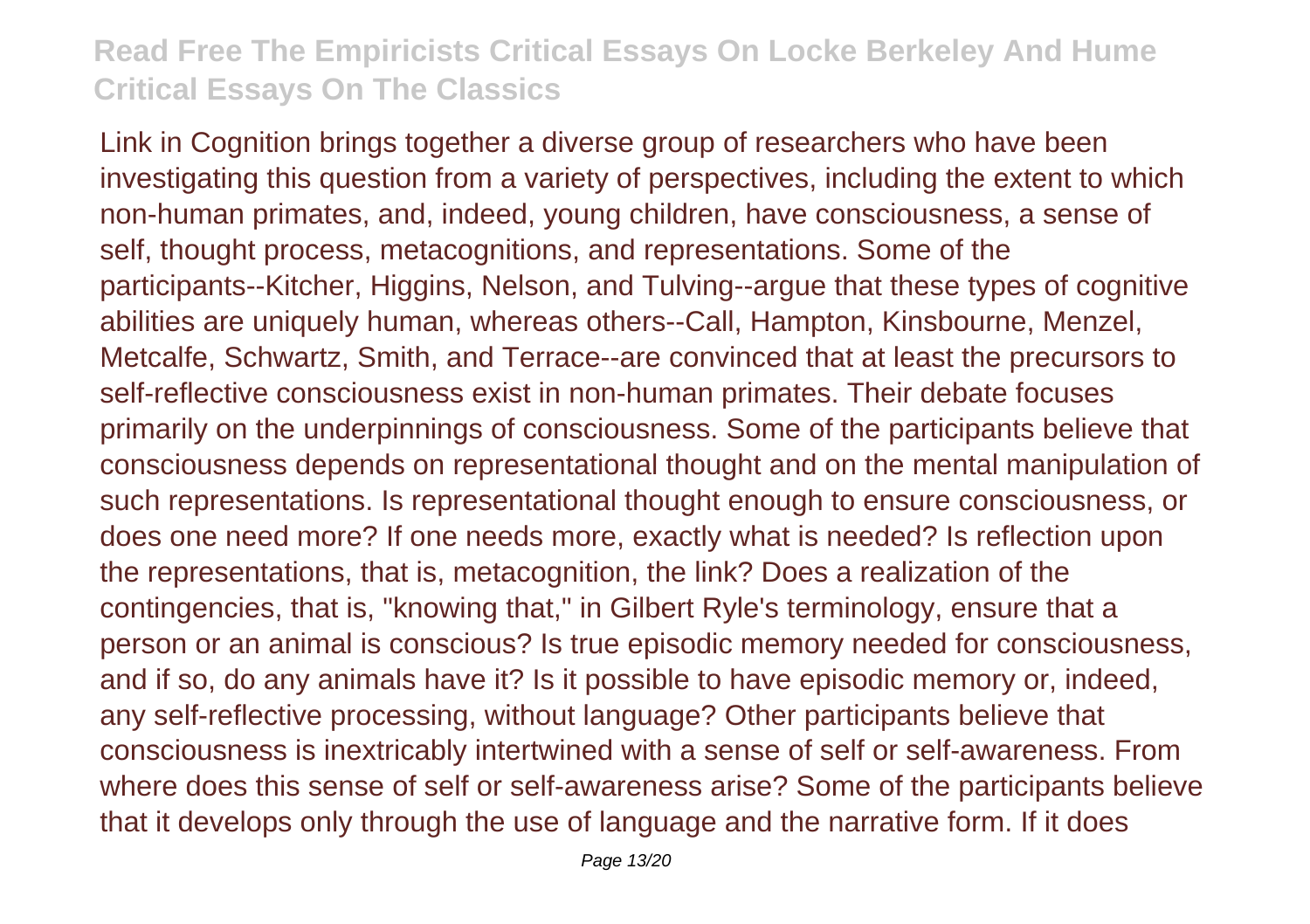develop in this way, what about claims of a sense of self or self-awareness in nonhuman animals? Others believe that the autobiographical record implied by episodic memory is fundamental. To what extent must non-human animals have the linguistic, metacognitive, and/or representational abilities to develop a sense of self or selfawareness? These and other related concerns are crucial in this volume's lively debate over the nature of the missing cognitive link, and whether gorillas, chimps, or other species might be more like humans than many have supposed.

This book is a systematic analysis of John R. Searle's philosophy of mind. Searle's view of mind, as a set of subjective and biologically embodied processes, can account for our being part of nature qua mindful beings. This model finds support in neuroscience and offers reliable solutions to the problems of consciousness, mental causation, and the self.

Comprised of twenty-nine specially commissioned essays, A Companion to Hume examines the depth of the philosophies and influence of one of history's most remarkable thinkers. Demonstrates the range of Hume's work and illuminates the ongoing debates that it has generated Organized by subject, with introductions to each section to orient the reader Explores topics such as knowledge, passion, morality, religion, economics, and politics Examines the paradoxes of Hume's thought and his legacy, covering the methods, themes, and consequences of his contributions to philosophy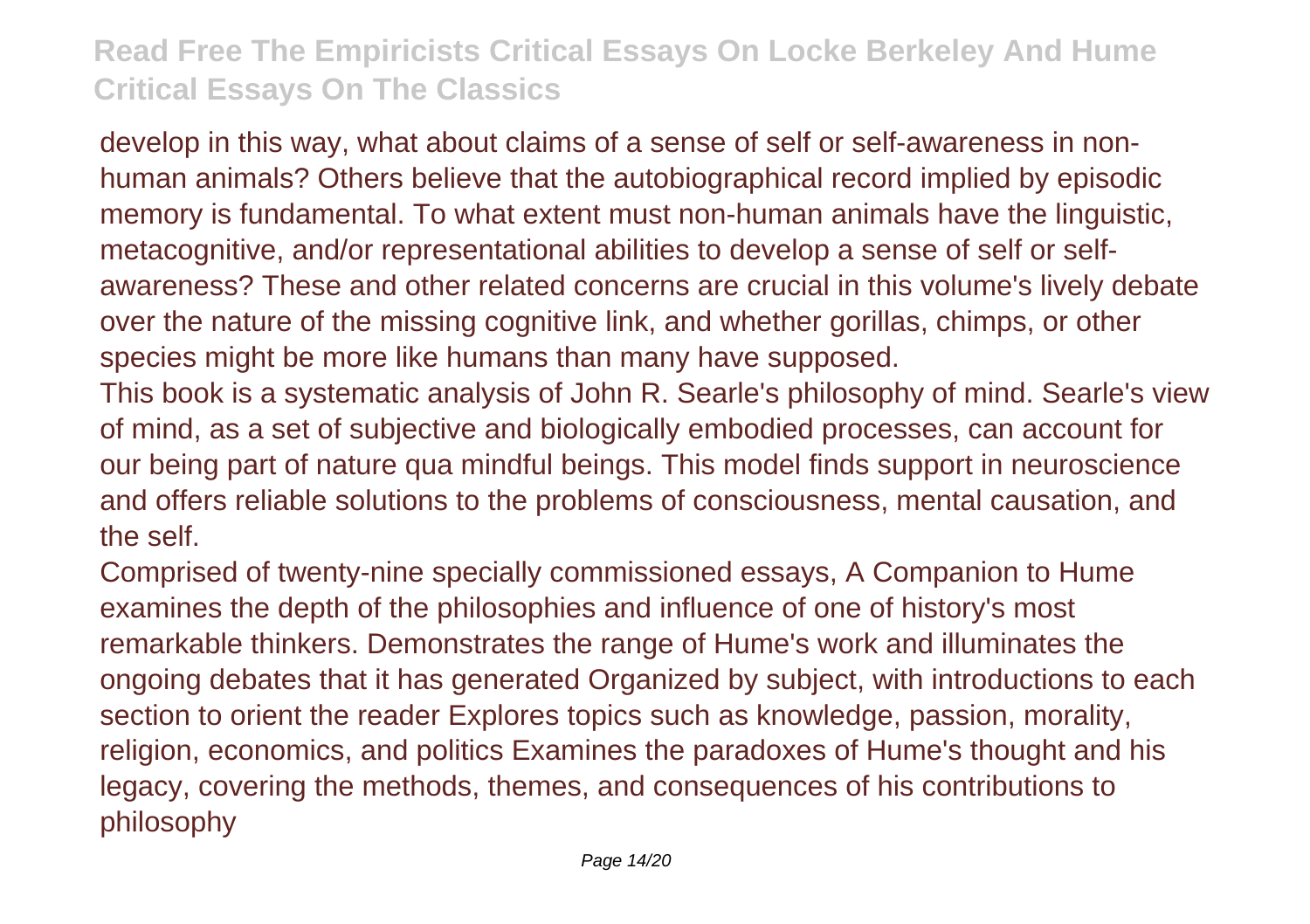David Hume's A Treatise of Human Nature is famous for its extreme skepticism. Louis Loeb argues that Hume's destructive conclusions have in fact obscured a constructive stage that Hume abandons prematurely. Working within a philosophical tradition that values tranquillity, Hume favors an epistemology that links justification with settled belief. Hume appeals to psychological stability to support his own epistemological assessments, both favorable regarding causal inference, and unfavorable regarding imaginative propensities. The theory's success in explaining Hume's epistemic distinctions gives way to pessimism, since Hume contends that reflection on beliefs is deeply destabilizing. So much the worse, Hume concludes, for placing a premium on reflection. Hume endorses and defends the position that stable beliefs of unreflective persons are justified, though they would not survive reflection. At the same time, Hume relishes the paradox that unreflective beliefs enjoy a preferred epistemic status and strains to establish it. Loeb introduces a series of amendments to the Treatise that secures a more positive result for justified belief while maintaining Hume's fundamental principles. In his review of Hume's applications of his epistemology, Loeb uncovers a stratum of psychological doctrine beyond associationism, a theory of conditions in which beliefs are felt to conflict and of the resolution of this uneasiness or dissonance. This theory of mental conflict is also essential to Hume's strategy for integrating empiricism about meaning with his naturalism. However, Hume fails to provide a general account of the conditions in which conflicting beliefs lead to persisting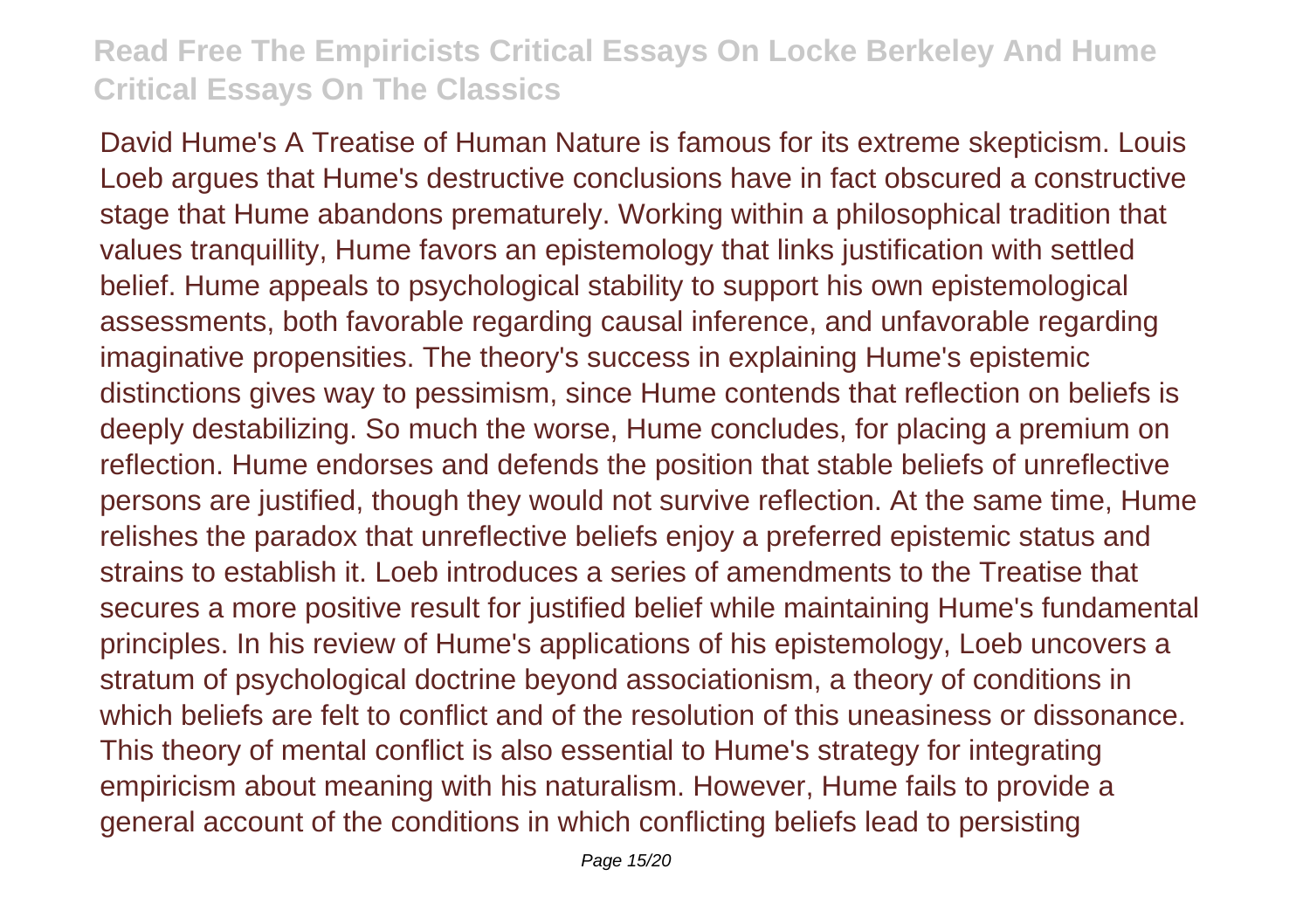instability, so his theory is incomplete. Loeb explores Hume's concern with stability in reference to his discussions of belief, education, the probability of causes, unphilosophical probability, the belief in body, sympathy and moral judgment, and the passions, among other topics.

In this astonishingly rich volume, experts in ethics, epistemology, philosophy of mind, political theory, aesthetics, history, critical theory, and hermeneutics bring to light the best philosophical scholarship on what is arguably Nietzsche's most rewarding but most challenging text. Including essays that were commissioned specifically for the volume as well as essays revised and edited by their authors, this collection showcases definitive works that have shaped Nietzsche studies alongside new works of interest to students and experts alike. A lengthy introduction, annotated bibliography, and index make this an extremely useful guide for the classroom and advanced research. The EmpiricistsCritical Essays on Locke, Berkeley, and HumeRowman & Littlefield John Locke described the mind as a cabinet; Robert Hooke called it a repository; Joseph Addison imagined a drawer of medals. Each of these philosophers was an avid collector and curator of books, coins, and cultural artifacts. It is therefore no coincidence that when they wrote about the mental work of reason and imagination, they modeled their powers of intellect in terms of collecting, cataloging, and classification. The Mind Is a Collection approaches seventeenth- and eighteenthcentury metaphors of the mind from a material point of view. Each of the book's six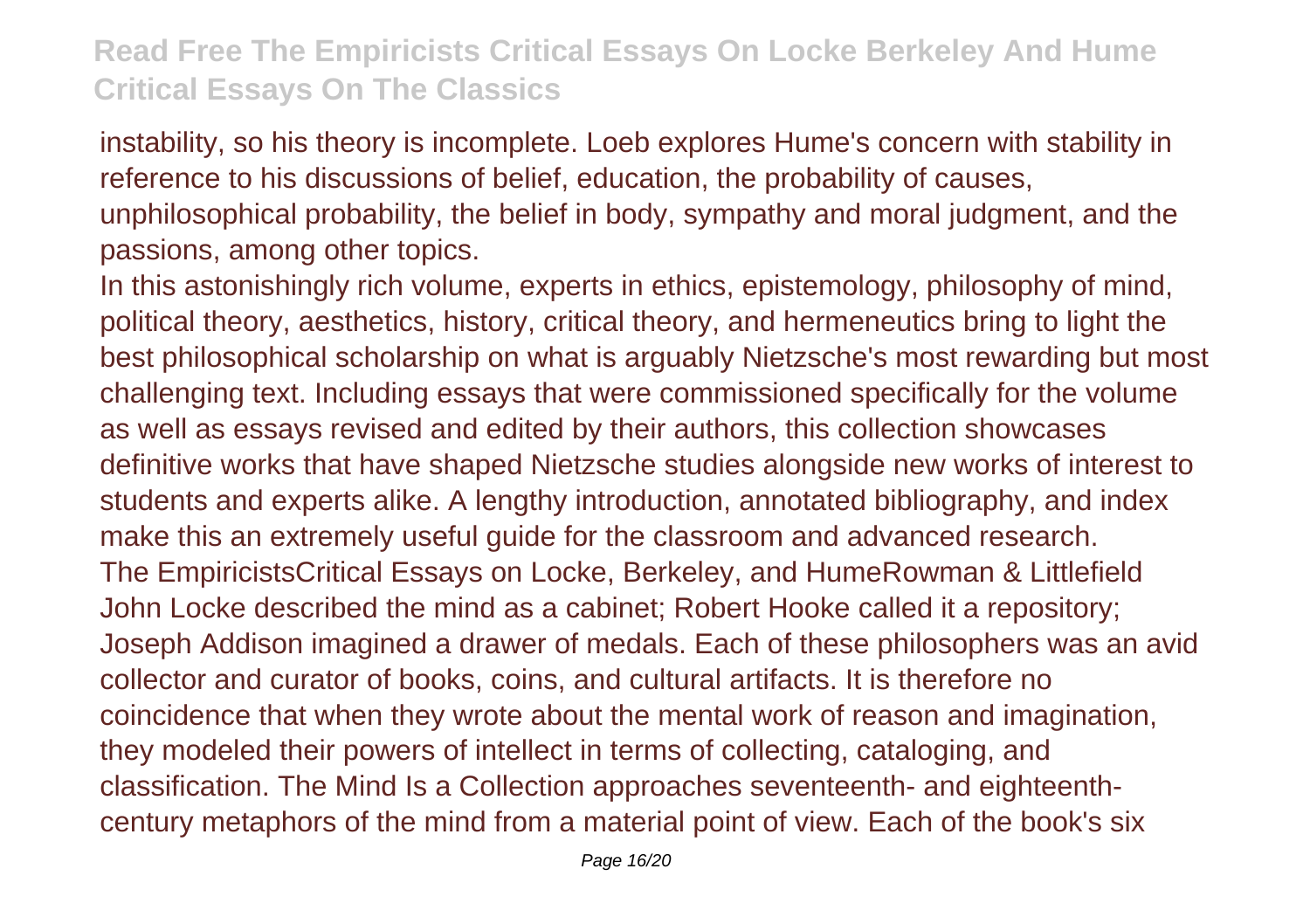chapters is organized as a series of linked exhibits that speak to a single aspect of Enlightenment philosophies of mind. From his first chapter, on metaphor, to the last one, on dispossession, Sean Silver looks at ways that abstract theories referred to cognitive ecologies—systems crafted to enable certain kinds of thinking, such as libraries, workshops, notebooks, collections, and gardens. In doing so, he demonstrates the crossings-over of material into ideal, ideal into material, and the ways in which an idea might repeatedly turn up in an object, or a range of objects might repeatedly stand for an idea. A brief conclusion examines the afterlife of the metaphor of mind as collection, as it turns up in present-day cognitive studies. Modern cognitive theory has been applied to the microcomputer, and while the object is new, the habit is as old as the Enlightenment. By examining lived environments and embodied habits from 1660 to 1800, Silver demonstrates that the philosophical dualism that separated mind from body and idea from thing was inextricably established through active engagement with crafted ecologies.

David Hume (1711-1776), philosopher, historian, and essayist, is widely considered to be Britain's greatest philosopher. One of the leading intellectual figures of the Scottish Enlightenment, his major works and central ideas, especially his radical empiricism and his critique of the pretensions of philosophical rationalism, remain hugely influential on contemporary philosophers. This comprehensive and accessible guide to Hume's life and work includes 21 specially commissioned essays, written by a team of leading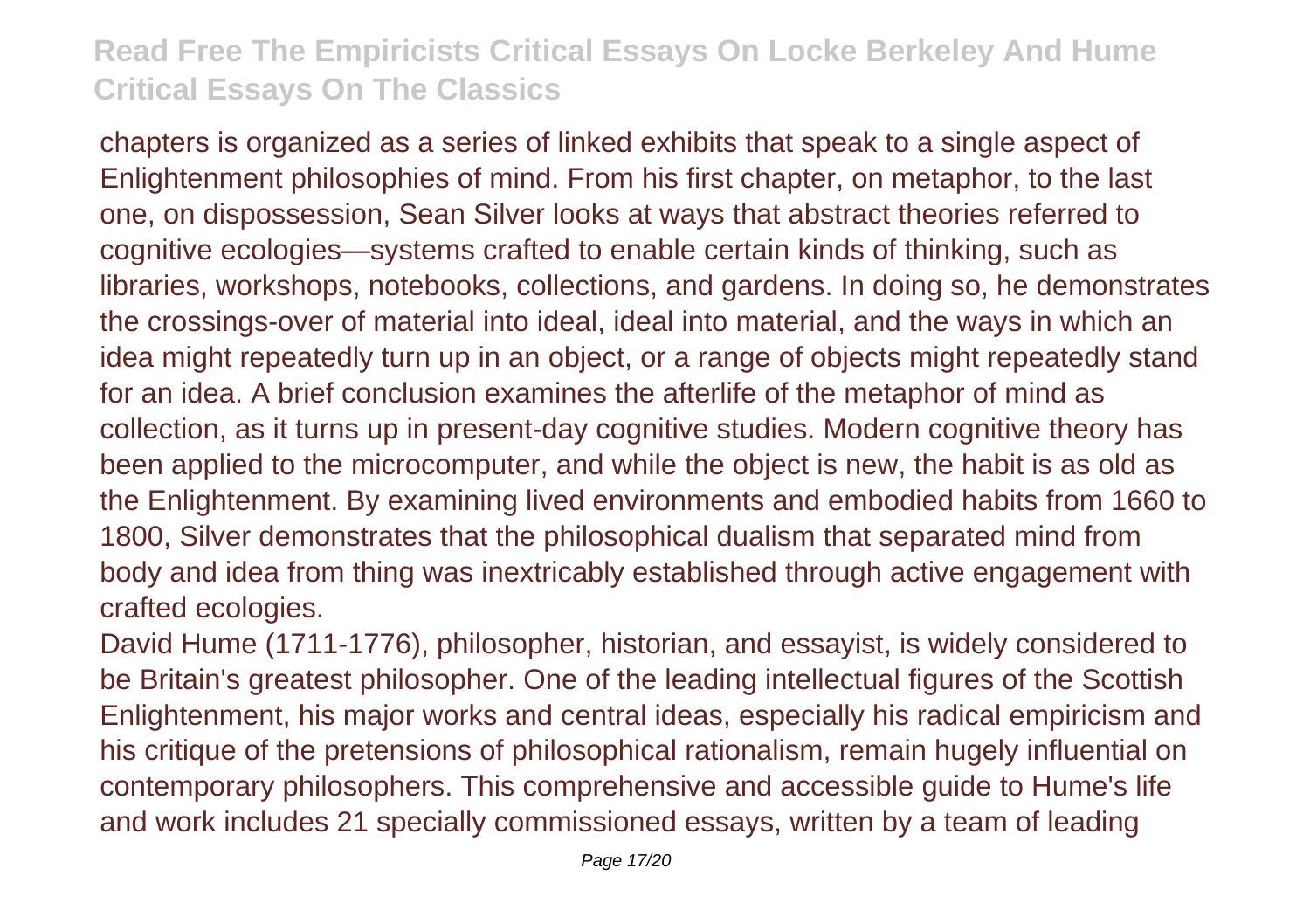experts, covering every aspect of Hume's thought. The Companion presents details of Hume's life, historical and philosophical context, providing students with a comprehensive overview of all the key themes and topics apparent in his work, including his accounts of causal reasoning, scepticism, the soul and the self, action, reason, free will, miracles, natural religion, politics, human nature, women, economics and history, and an account of his reception and enduring influence. This textbook is indispensable to anyone studying in the areas of Hume Studies, British, and eighteenthcentury philosophy.

Unique in all of literature, the Confessions combines frank and profound psychological insight into Augustine's formative years along with sophisticated and beguiling reflections on some of the most important issues in philosophy and theology. The Confessions discloses Augustine's views about the nature of infancy and the acquisition of language, his own sinful adolescence, his early struggle with the problem of evil, his conversion to Christianity, his puzzlement about the capacities of human memory and the nature of time, and his views about creation and biblical interpretation. The essays contained in this volume, by some of the most distinguished recent and contemporary thinkers in the field, insightfully explore these Augustinian themes not only with an eye to historical accuracy but also to gauge the philosophical acumen of Augustine's reflections.

This collection of new essays interprets and critically evaluates the philosophy of Paul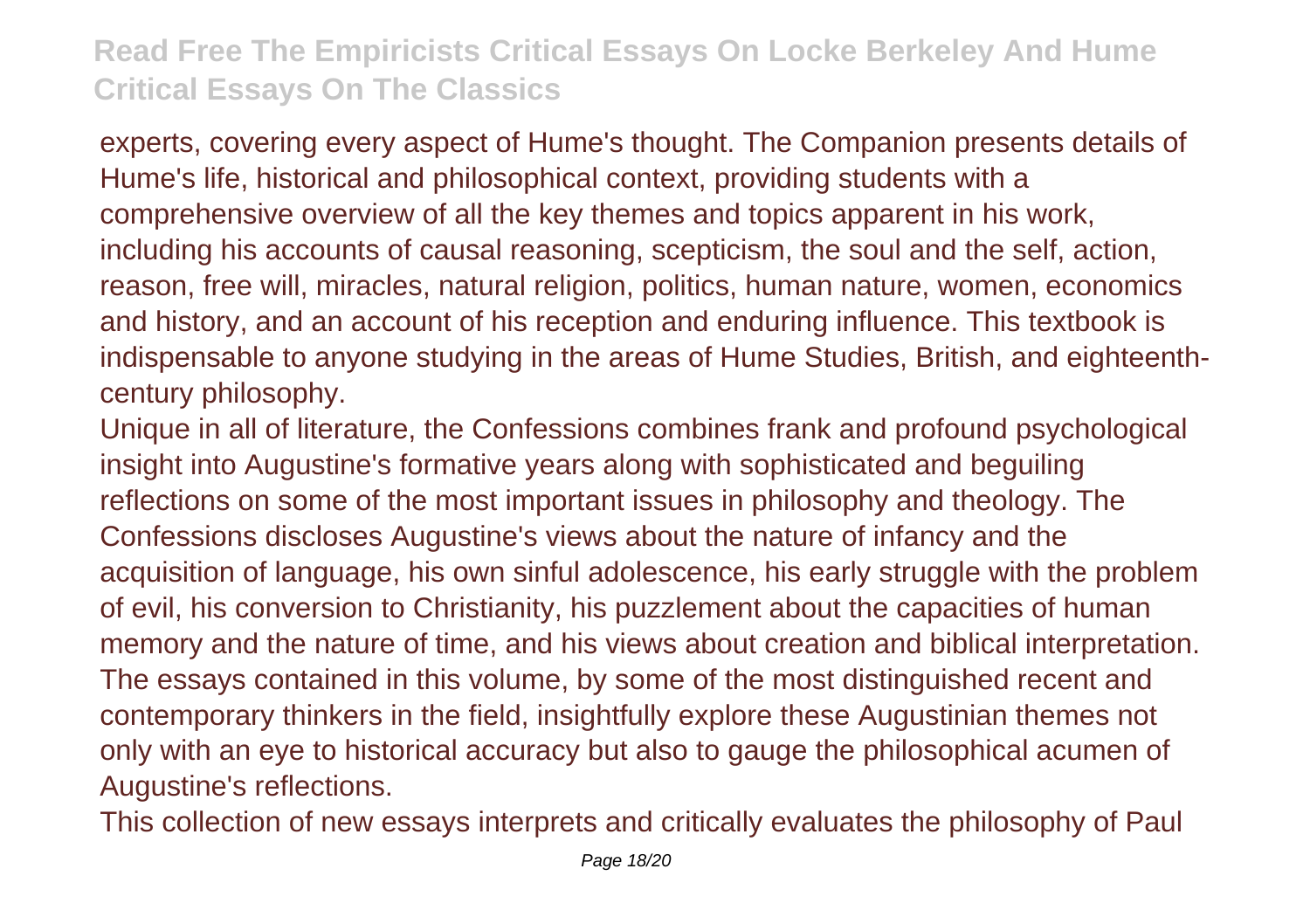Feyerabend. It offers innovative historical scholarship on Feyerabend's take on topics such as realism, empiricism, mimesis, voluntarism, pluralism, materialism, and the mindbody problem, as well as certain debates in the philosophy of physics. It also considers the ways in which Feyerabend's thought can contribute to contemporary debates in science and public policy, including questions about the nature of scientific methodology, the role of science in society, citizen science, scientism, and the role of expertise in public policy. The volume will provide readers with a comprehensive overview of the topics which Feyerabend engaged with throughout his career, showing both the breadth and the depth of his thought.

A definitive collection of critical essays on the literary and cultural impact of the early modern rogue

The central project of the Critique of Pure Reason is to answer two sets of questions: What can we know and how can we know it? and What can't we know and why can't we know it? The essays in this collection are intended to help students read the Critique of Pure Reason with a greater understanding of its central themes and arguments, and with some awareness of important lines of criticism of those themes and arguments. Visit our website for sample chapters!

This is the first volume of essays devoted to Berkeley's Three Dialogues between Hylas and Philonous, a classic of early modern philosophy. Leading experts examine all the central issues in Berkeley's work. The Three Dialogues is a dramatization of Berkeley's